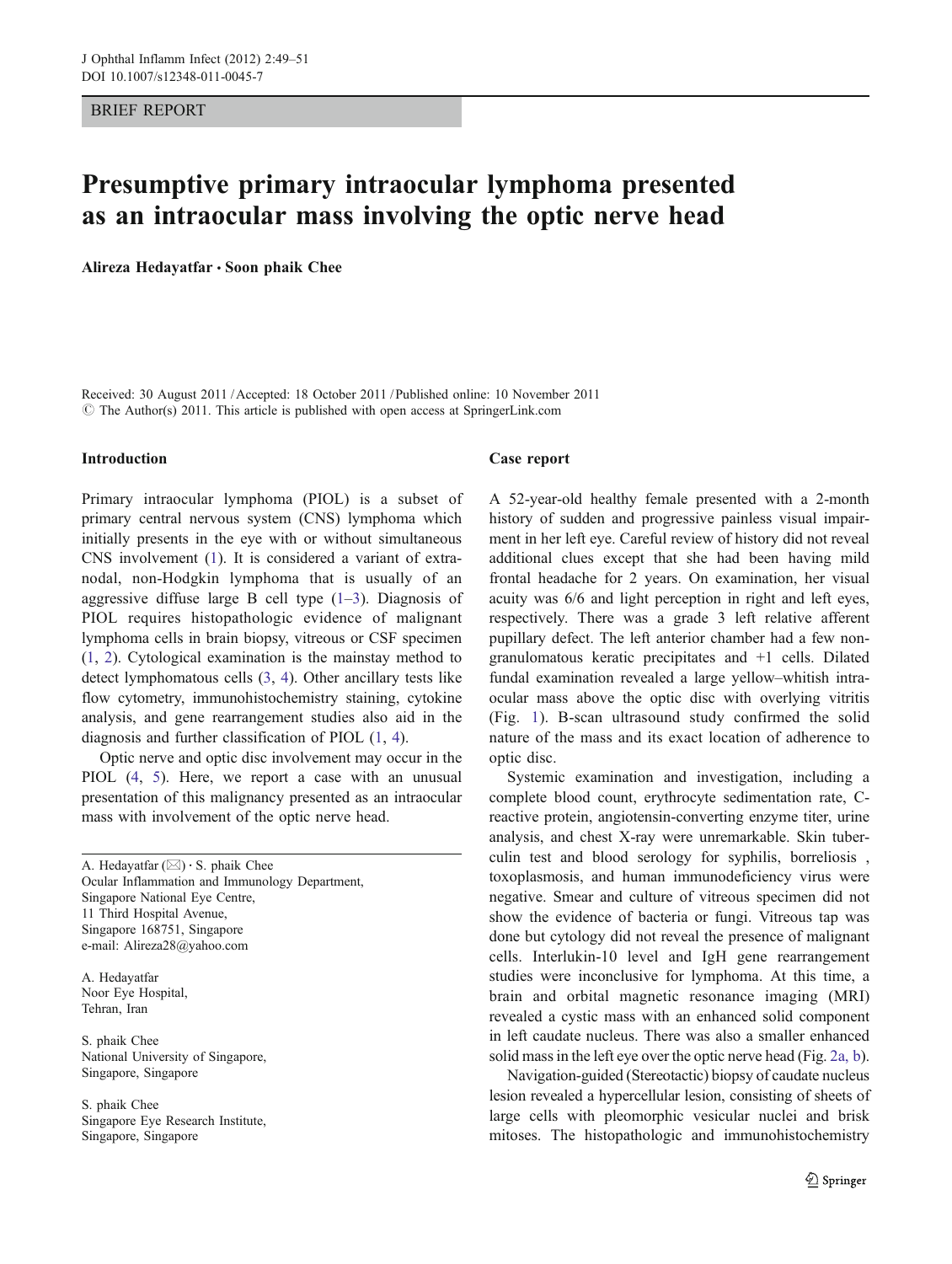<span id="page-1-0"></span>

Fig. 1 Fundus photograph shows an intraocular mass over the optic disc with overlying vitreous haze

features were consistent with the diagnosis of a large B cell lymphoma (Fig. 3).

Systemic examination and further extensive investigations did not show involvement of other sites. She was diagnosed with the primary intraocular-CNS lymphoma and was treated with the De Angelis chemotherapy protocol without adjunctive radiotherapy. One month later, the brain MRI revealed a



Fig. 3 Histopathologic section of caudate nucleus mass (H&E  $\times$  400): Sheets of packed, pleomorphic large cells with high nucleus to cytoplasm (N/C) ratio, consistent with a diffuse large cell lymphoma

remarkable decrease in the size of intracranial tumor, and fundus examination showed significant decrease in the vitreous haze with disappearance of the mass, but the visual acuity did not improve, and she remained with a pale optic disc and some peripapillary atrophic lesions (Fig. 4).

# Discussion

Primary intraocular lymphoma is considered one of the most elusive ocular masquerade syndromes. The diagnosis is frequently delayed due to misdiagnosis and falsenegative biopsy reports which may be a result of small sample size (inadequate sample, too few vitreous cells, and sampling from out of the lesion), improper handling of specimen (unsuitable transferring media, delay in transferring or processing the specimen, and high temperature), or prior steroid therapy ([1,](#page-2-0) [3](#page-2-0)). To lessen the false-negative results, our patient was instructed to stop oral steroids for 2 weeks before vitreous tap. Pathologist was first alerted, and then specimen was obtained fresh and transported



Fig. 4 Fundus photograph of the same patient after chemotherapy: pale optic disc together with prepapillary atrophic lesions. Note the

disappearance of the mass and vitreous haziness

Fig. 2 Gadolinium-enhanced brain and orbital magnetic resonance images show a cystic mass with a solid internal enhancing component in left caudate nucleus (a) and an enhanced solid mass in the left eye over the optic nerve head (b)